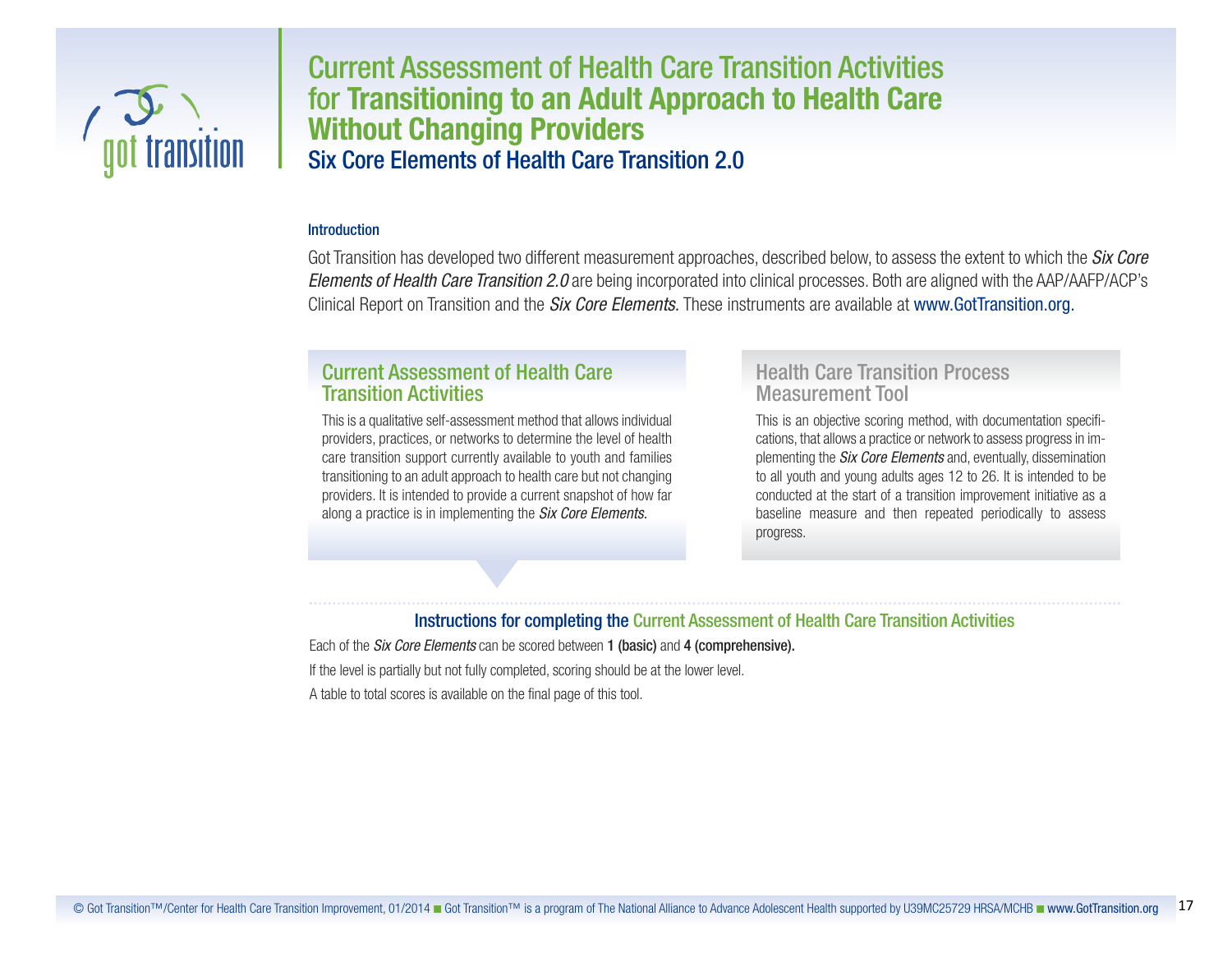

## Current Assessment of Health Care Transition Activities for **Transitioning to an Adult Approach to Health Care Without Changing Providers** Six Core Elements of Health Care Transition 2.0

| <b>Element</b>                                                                                                    | Level 1                                                                                                                                                                                                                                                  | <b>Level 2</b>                                                                                                                                                                                                                   | Level 3                                                                                                                                                                                                                                                                                                                                               | <b>Level 4</b>                                                                                                                                                                                                                                                                                                                                                                                                                      | <b>Score</b> |
|-------------------------------------------------------------------------------------------------------------------|----------------------------------------------------------------------------------------------------------------------------------------------------------------------------------------------------------------------------------------------------------|----------------------------------------------------------------------------------------------------------------------------------------------------------------------------------------------------------------------------------|-------------------------------------------------------------------------------------------------------------------------------------------------------------------------------------------------------------------------------------------------------------------------------------------------------------------------------------------------------|-------------------------------------------------------------------------------------------------------------------------------------------------------------------------------------------------------------------------------------------------------------------------------------------------------------------------------------------------------------------------------------------------------------------------------------|--------------|
| 1. Transition<br><b>Policy</b>                                                                                    | Clinicians vary in their approach to preparing<br>youth for an adult approach to care.                                                                                                                                                                   | Clinicians follow a uniform but not a written tran-<br>sition policy about preparing youth for an adult<br>approach to care. The approach for transition<br>planning differs among clinicians.                                   | The practice has a written transition policy or ap-<br>proach about preparing youth for an adult ap-<br>proach to care, developed with input from youth<br>and families, which includes privacy and consent<br>information. The policy is not consistently shared<br>with youth and families.                                                         | The practice has a written transition policy or ap-<br>proach about preparing youth for an adult ap-<br>proach to care, developed with input from youth<br>and families, which includes privacy and consent<br>information. Clinicians discuss it with youth and<br>families beginning at ages 12 to 14. The policy<br>is publicly posted and familiar to all staff.                                                                |              |
| <b>2. Transition</b><br><b>Tracking and</b><br><b>Monitoring</b>                                                  | Clinicians vary in the identification of transitioning<br>youth, but most wait until close to the age of 18<br>to identify and prepare youth for an adult ap-<br>proach to care.                                                                         | Clinicians use patient records to document cer-<br>tain relevant transition information (e.g., legal<br>documents related to supported decision-mak-<br>ing).                                                                    | The practice has an individual transition flow<br>sheet or registry for identifying and tracking tran-<br>sitioning youth, ages 14 and older, or a subgroup<br>of youth with chronic conditions as they progress<br>through and complete some but not all transition<br>processes to prepare for an adult approach to<br>care.                        | The practice has an individual transition flow<br>sheet or registry for identifying and tracking tran-<br>sitioning youth, ages 14 and older, or a subgroup<br>of youth with chronic conditions as they progress<br>through and complete all "Six Core Elements of<br>Health Care Transition 2.0," using EHR if possible.                                                                                                           |              |
| 3. Transition<br><b>Readiness</b>                                                                                 | Clinicians vary in terms of the age when youth<br>begin to have time alone during preventive visits<br>without the parent/caregiver present. Transition<br>readiness/self-care is seldom assessed.                                                       | Clinicians consistently offer time alone for youth<br>after age 14 during preventive visits without the<br>parent/caregiver present. They usually wait to as-<br>sess transition readiness/self- care close to the<br>age of 18. | The practice consistently offers clinician time<br>alone with youth after age 14 with clinicians dur-<br>ing preventive visits, and clinicians discuss tran-<br>sition readiness/self-care skills and changes in<br>an adult approach to care beginning at ages 14<br>to 16, but no formal transition readiness/self-care<br>assessment tool is used. | The practice consistently offers clinician time<br>alone with youth after age 14 during preventive<br>visits. Clinicians use a standardized transition<br>readiness assessment tool. Self-care needs and<br>goals are incorporated into the youth's plan of<br>care beginning at ages 14 to 16.                                                                                                                                     |              |
| <b>4. Transition</b><br><b>Planning/</b><br><b>Integration</b><br>into Adult<br><b>Approach to</b><br><b>Care</b> | Clinicians vary in addressing health care transi-<br>tion needs and goals. They seldom make avail-<br>able to youth/young adults a plan of care<br>(including medical summary and emergency care adults.<br>plan and transition goals and action steps.) | Clinicians consistently address transition needs<br>and goals as part of the plan of care, but seldom<br>update and share the plan with youth/young                                                                              | The practice partners with youth/young adults in<br>developing and updating their plan of care with<br>prioritized transition goals. This plan of care is<br>regularly updated and accessible to youth/young<br>adults.                                                                                                                               | The practice has incorporated transition into its<br>plan of care template for all patients. All clinicians<br>are encouraged to partner with youth and families<br>in developing transition goals and updating and<br>sharing the plan of care. Clinicians address needs<br>for decision-making supports prior to age 18 for<br>all patients. The practice assists youth in identi-<br>fying adult specialty providers, if needed. |              |